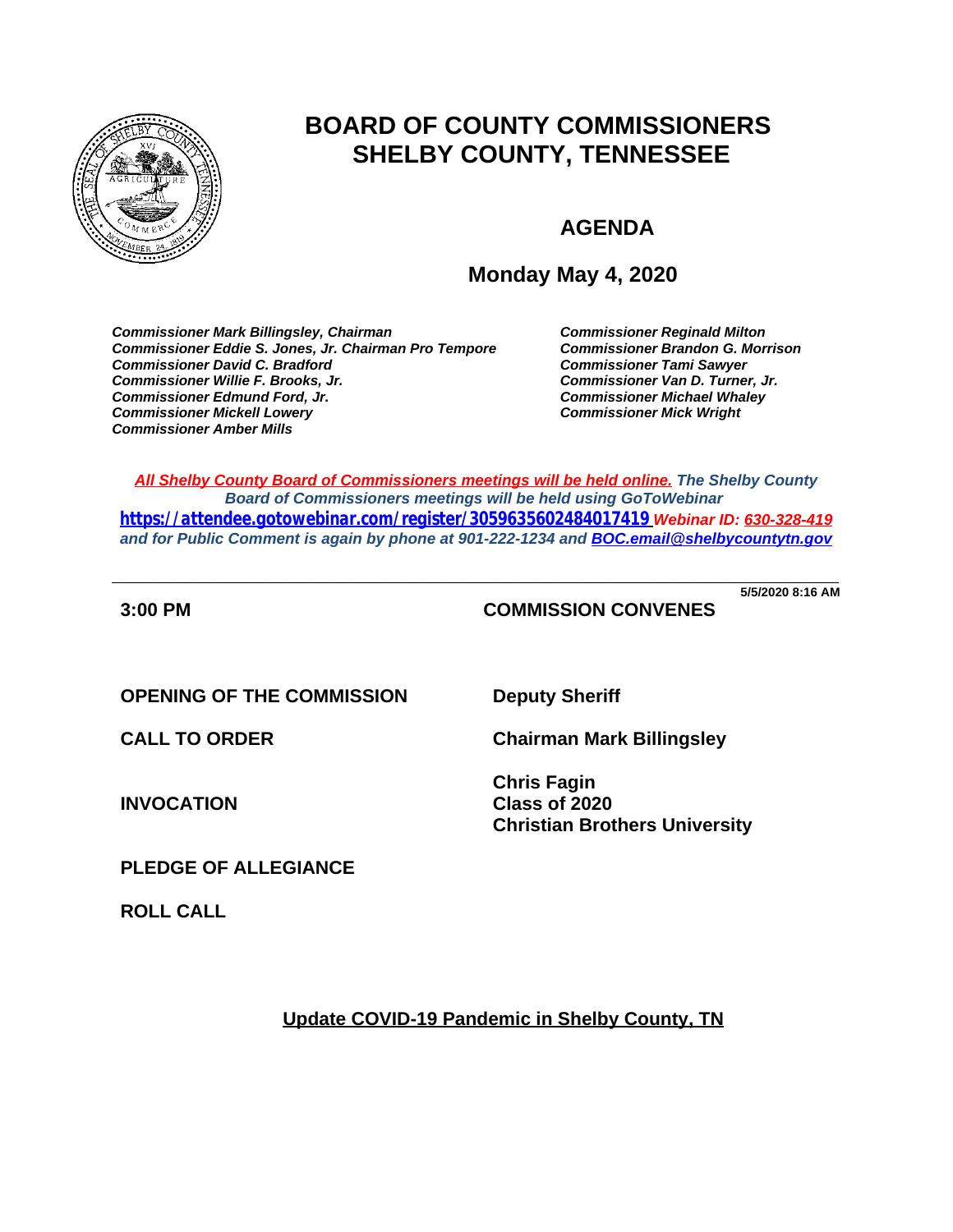## **Approval of Minutes of Previous Session**

**1. April 20, 2020**

## **Announcement for Appearance Cards for Public Speaking/Public Comment Pursuant to Rule # 14(b)**

*C O N S E N T A G E N D A*

**Resolutions of Memorial, Sympathy and Commendation**

**Zoning and Subdivisions**

**Reports and/or Resolutions for Standing Committees**

- **2. Resolution approving the Second Amendment to Lease Agreement between the Memphis and Shelby County Port Commission and Jet Infrastructure IA (Memphis), LLC, as approved by the Board of Commissioners of the Memphis and Shelby County Port Commission on October 19, 2019. Sponsored by Commissioner David Bradford.**
	- **3. Resolution amending the FY 2020 Operating Budget to expend Federal Grant Funds from the Office of National Drug Control Policy for the purpose of disrupting the commerce of illegal drugs through Shelby County. This item requires the appropriation and expenditure of FY 2020 Federal Grant Funds in the amount of \$243,431.00. Sponsored by Commissioner Amber Mills.**
	- **4. Resolution approving a contract amendment with Accela, Inc, to extend the expiration date of the contract from May 13, 2020 to December 31, 2020 commencing upon execution of the amendment. This item does not require an expenditure. Sponsored by Commissioner Edmund Ford, Jr.**
- **BRADFORD Chairman, Public Works Committee**
- **MILLS Chairman, Law Enforcement, Corrections, and Courts Committee**
- **FORD Chairman, Land Use, Planning, Transportation, and Code Enforcement Committee**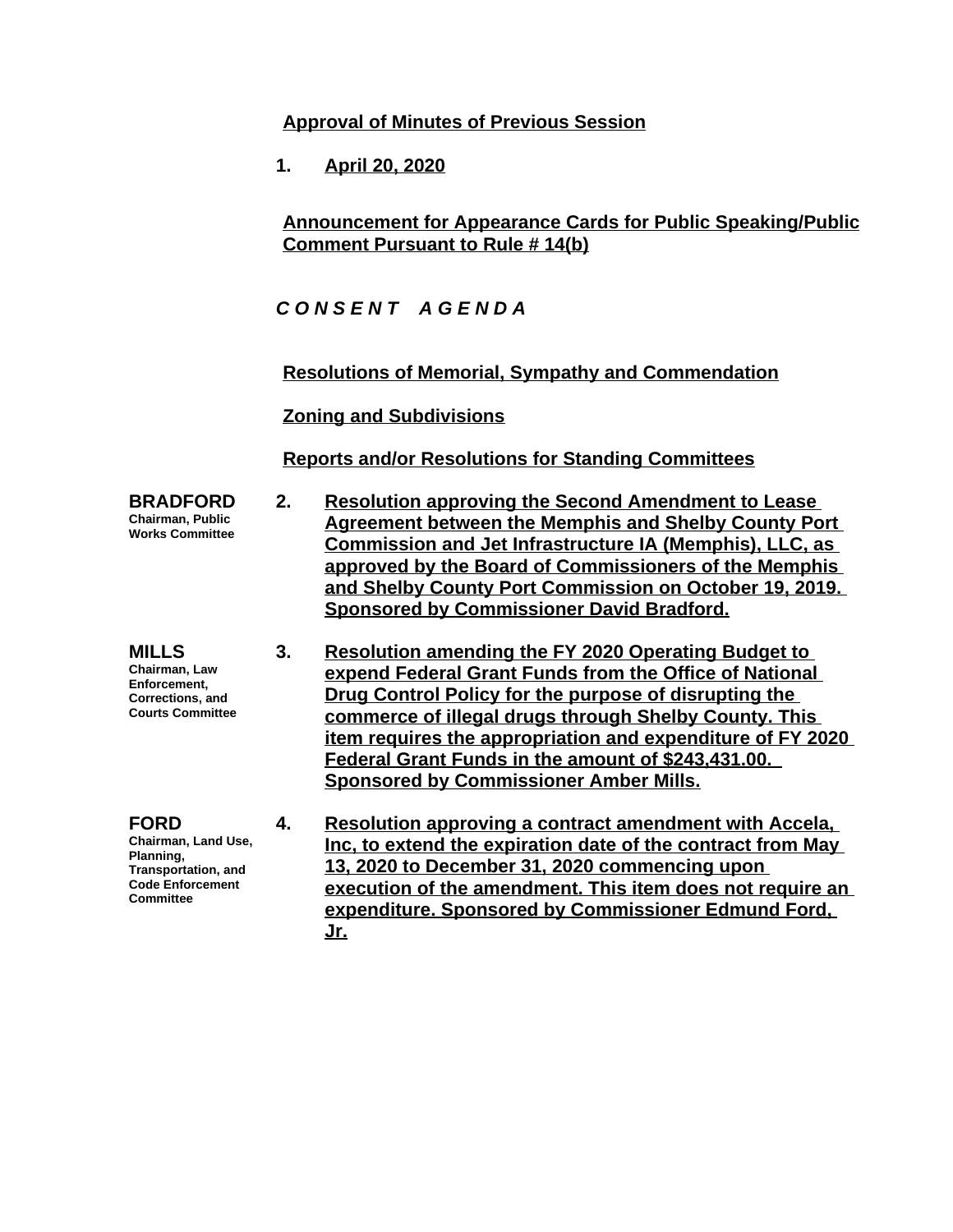- **MILTON Vice Chairman, Community Services Committee 5. Resolution approving a service contract with Metropolitan Inter-Faith Association (MIFA) in the amount of \$113,204.00, for April 1, 2020 through June 30, 2020 with the option to renew for two (2) additional one-year periods beginning July 1st through June 30th for the provision of providing congregate and home delivered meal services during the Coronavirus-19 pandemic. This item requires the expenditure of FY2020 Federal Grant funds in the amount not to exceed \$339,613.00. Sponsored by Commissioner Tami Sawyer.**
- **BILLINGSLEY 6. Resolution approving the Election of Notaries Public for appointment and/or reappointment for Shelby County, Tennessee. Sponsored by Chairman Mark Billingsley.**
	- **7. Resolution approving the Shelby County Government Compensation Policy for Fiscal Year 2021. Sponsored by Chairman Mark Billingsley and Commissioner Willie E. Brooks, Jr.**
		- **8. Resolution awarding County Funds from the FY2020 Operating Budget in the amount of \$21,500.00 to Let's Innovate Through Education (LITE Memphis), a charitable organization. Sponsored by Commissioner Michael Whaley.**

**Approval of the Consent Agenda**

*R E G U L A R A G E N D A*

**Elections, Appointments, and Confirmations**

## **Ordinances**

**JONES Chairman, Budget and Finance Committee**

**9. ORDINANCE - SECOND READING - Ordinance fixing the Tax Rate for Shelby County at \$4.05 for the Tax Year 2020. Sponsored by Commissioner Eddie S. Jones, Jr.**

**Zoning and Subdivisions**

**Chairman, General Government Committee**

- **BILLINGSLEY Chairman, General Government Committee**
- **MILTON Chairman, Community Enhancement Grants Committee**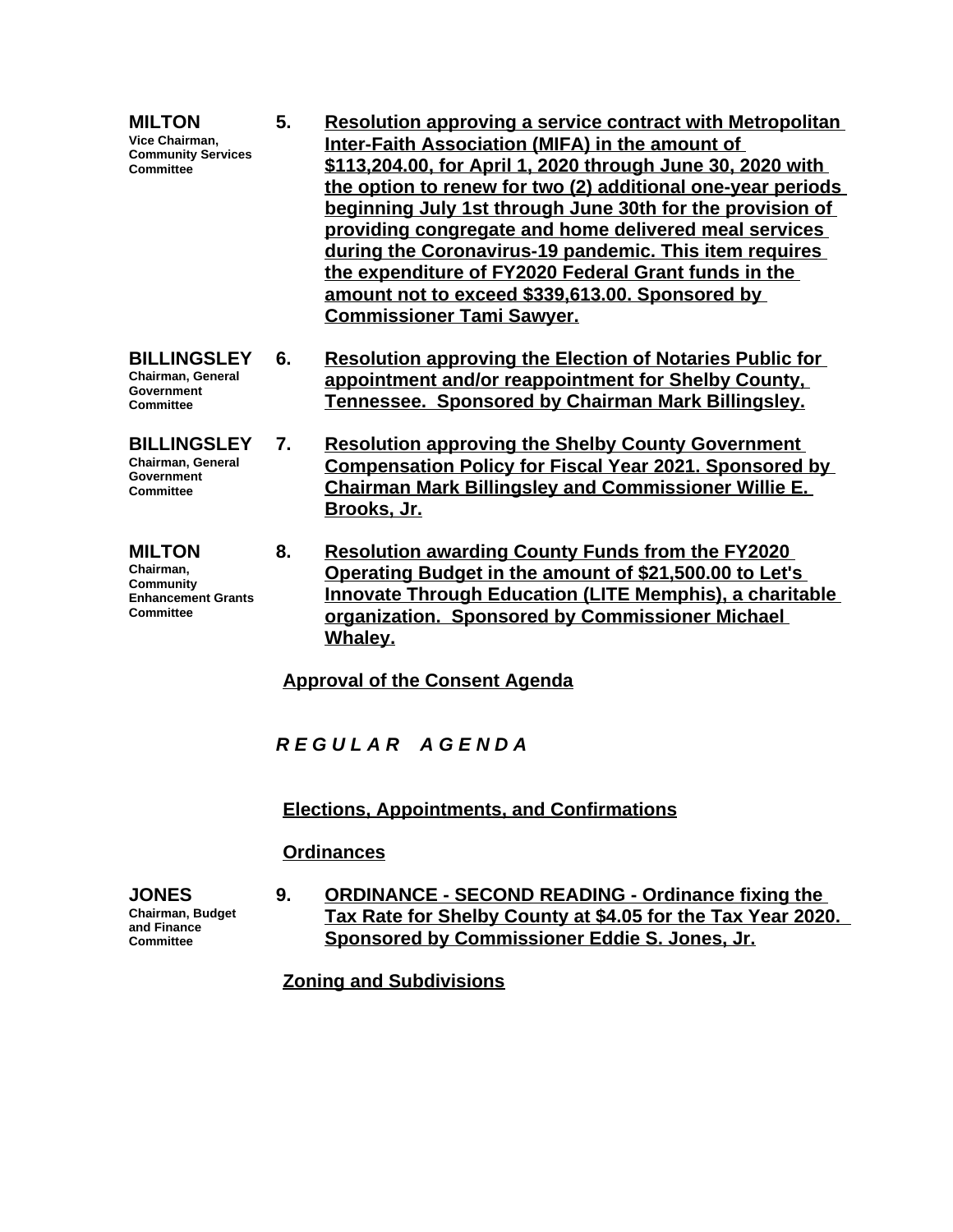#### **Reports and/or Resolutions for Standing Committees**

**JONES Chairman, Budget and Finance Committee 10. Resolution amending Resolution No. 40, adopted on August 27, 2001, to increase the Shelby County Motor Vehicle Privilege Tax in the amount of \$16.50. Sponsored by Commissioner Reginald Milton. (SENT DOWN WITH AN UNFAVORABLE RECOMMENDATION IN APRIL 29, 2020 COMMITTEE MEETING) JONES Chairman, Budget and Finance Committee 11. Resolution to strongly request the Mayor's Administration to present to the Shelby County Board of Commissioners a proposal for the uses of the Forty-Nine Million Nine Hundred Twenty-One Thousand Twenty-Two Dollars and Thirty Cents (\$49,921,022.30) in funding Shelby County Government received on April 24, 2020 from the Federal Government's Coronavirus Relief Fund, prior to the vote on the Fiscal Year 2021 Operating Budget. Sponsored by Commissioner Edmund Ford, Jr. and Chairman Pro Tempore Eddie S. Jones, Jr. (ADD-ON IN APRIL 29, 2020 COMMITTEE MEETING) JONES Chairman, Budget and Finance Committee 12. Resolution to amend the Fiscal Year (FY) 2020 Operating Budget in the amount of \$816,861.88 and to appropriate said funds by accepting an insurance settlement from Chubb Group of Insurance Companies as reimbursement for legal fees. This item requires appropriation of FY2020 non-government entity reimbursements in the amount of \$816,861.88. Sponsored by Commissioner Eddie S. Jones, Jr. (ADD-ON IN APRIL 29, 2020 COMMITTEE MEETING) 13. Resolution to amend the Fiscal Year (FY) 2020 Operating Budget by accepting Federal Relief Funding, through the Coronavirus Aid, Relief, and Economic Security ("CARES") Act, in the amount of \$49,921,022.30 and appropriating \$95,710.00 to the Shelby County Health Department to** 

**cover emergent, overtime expenditures directly related to** 

**requires appropriation of FY2020 Government Entity Relief** 

**CONSIDERATION IN MAY 4, 2020 COMMISSION MEETING)**

**the COVID-19 Pandemic Response Effort. This item** 

**Funding in the amount of \$95,710.00. Sponsored by** 

**Chairman Mark Billingsley. (ADD-ON FOR**